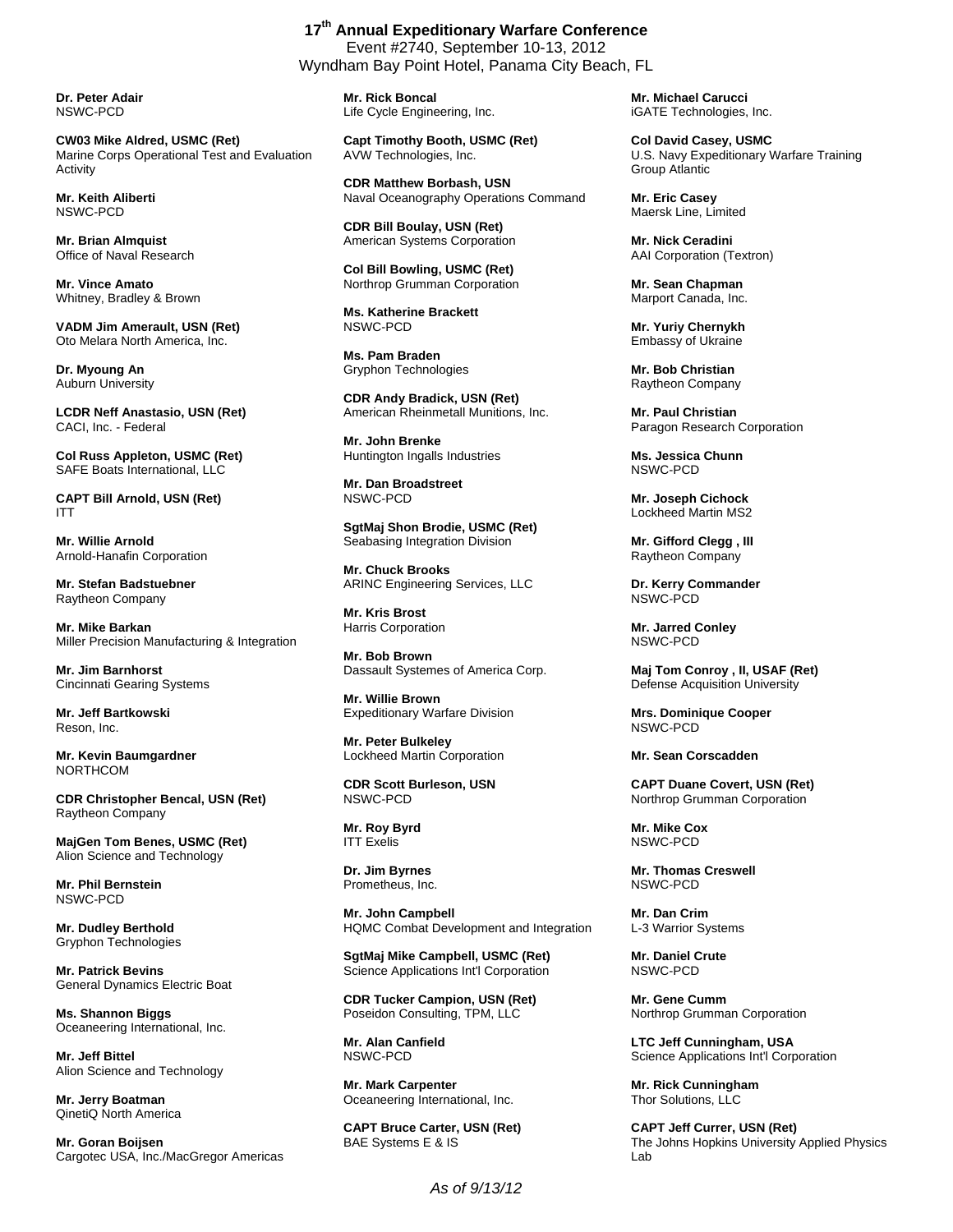**Mr. Kevin Curry**  NORAD-USNORTHCOM/J84

**CAPT Tom Davilli, USN (Ret)**  Science Applications Int'l Corporation

**CAPT Stan DeGeus, USN (Ret)**  AAI Corporation (Textron)

**Mr. Carlos Del Real**  Textron Marine & Land Systems

**Mr. Dave DeMartino**  The Columbia Group

**CDR Ted Dempsey , III, USN (Ret)**  Science Applications Int'l Corporation

**Maj Brian Dennis, USMC**  HQ US Special Operations Command, J51

**Mr. Jason DeVore**  Lockheed Martin Corporation

**CAPT Will Dewes, USN (Ret)**  QinetiQ North America

**Mr. Sergio Diehl**  Atlas North America

**Mr. Marco Digabriele**  The Boeing Company

**LTC Roland Dixon, USA (Ret)**  Raytheon Company

**Mr. Chris Doyle**  NSWC-PCD

**Mr. Glenn Driscoll**  American Superconductor, Inc.

**Mr. Mark Dryslewski**  Program Executive Office

**CAPT Dennis DuBard, USN (Ret)**  General Dynamics NASSCO

**Mr. John Dudinsky**  NSWC-PCD

**Mr. Ed Dugic**  DRS Defense Solutions, LLC

**Mrs. LeeAnne Dullea**  Northrop Grumman Oceanic and Naval **Systems** 

**CAPT Mike Duncan, USN (Ret)**  Whitney, Bradley & Brown

**Mr. Jim Duran**  MAGTF Staff Training Program

**Mr. Mike Duthu**  Huntington Ingalls Industries

**Mr. Steve Eckberg**  General Dynamics NASSCO

**Ms. Megan Eckstein**  Inside Washington Publishers

**LCDR Everette Entzminger, USN**  Expeditionary Warfare School

**17th Annual Expeditionary Warfare Conference**  Event #2740, September 10-13, 2012 Wyndham Bay Point Hotel, Panama City Beach, FL

> **Dr. Herb Eppert , Jr.**  Naval Research Laboratory

**Ms. Emily Evans**  NSWC-PCD

**Mr. David Everhart**  NSWC-PCD

**Maj Joe Falche, USMC**  Seabasing Integration Division

**Mr. Mark Falco**  BAE Systems E

**Mr. Mike Fallon**  General Dynamics C4 Systems

**Dr. Irene Farquhar**  CACI Technologies, Inc.

**Mr. Tim Farrell**  Ingalls Shipbuilding

**1stSgt Ernesto Febus, USMC (Ret)**  HQMC Combat Development and Integration

**CAPT Glenn Flanagan, USN (Ret)**  Northrop Grumman Corporation

**Mr. Jack Flanagan**  CACI, Inc. - Federal

**Mr. Stan Forbes**  CACI, Inc. - Federal

**Mr. Rick Foster**  Materials Systems, Inc.

**Mr. Sydney Freedberg , Jr.**  AOL Defense

**Ms. Julie Frisard**  HQMC Combat Development and Integration

**Col David Fuquea, USMC (Ret)**  Booz Allen Hamilton

**Ms. Barbara Gangloff**  Peck & Hale, LLC

**Mr. Gregory Garcia**  NSWC-PCD

**LtCol Skip Gaskill, USMC (Ret)**  Textron, Inc.

**RDML Mark Gemmill, USN (Ret)**  Deloitte Consulting, LLP

**Mr. Paul Gido**  Office of Naval Research

**Mr. Steve Gonn**  NSWC-PCD

**Mr. Steve Grant**  NSWC-PCD

**LtCol Maurice Green, USMC (Ret)**  MMI Outdoor, Inc.

**Mr. Max Green**  Harris Corporation **Ms. Linda Griffin**  Northrop Grumman Corporation

**CDR Tom Griffin, USN (Ret)**  NORAD-USNORTHCOM

**Mr. Greg Gudger**  Thales USA Defense & Security, Inc.

**Mr. Gasper Gulotta**  TeleCommunication Systems

**Mr. Chris Gunther Battelle** 

**Mr. Ken Haas**  PEO LMW - PMS 495

**Mr. Sam Haas**  Northrop Grumman Maritime Systems

**Col Dave Hall, USMC (Ret)**  General Dynamics Information Technology

**Ms. Deanne Hall**  EOIR Technologies, Inc.

**Mr. David Hamrick**  Arete Associates

**LtCol Kent Hansen, USMC (Ret)**  Engility Corporation

**Mr. Bruce Hardy**  Panthera Intelligence

**Mr. Andy Hargreaves**  Life Cycle Engineering, Inc.

**Mr. Barney Harris**  CDI Corporation

**Mr. Dan Harris**  NSWC-PCD

**Maj Gen George Harrison, USAF (Ret)**  Georgia Tech Research Institute

**Mr. Tim Harschutz**  Harris Corporation

**Mr. Jim Hayes**  Piasecki Aircraft Corporation

**LtCol Stu Helgeson, USMCR**  Sechan Electronics, Inc.

**LT Brian Hennings, USN (Ret)**  Lynntech

**CDR Will Hesse, USN (Ret)**  Scott Safety

**Maj Martin Hinckley, USMC (Ret)**  Arnold-Hanafin Corporation

**Mr. Shawn Hochstetler**  Deloitte Consulting, LLP

**CAPT Rick Hoffman, USN (Ret)**  Orion Solutions, LLC.

**LtCol Lloyd Holbert, USMC (Ret)**  Science Applications Int'l Corporation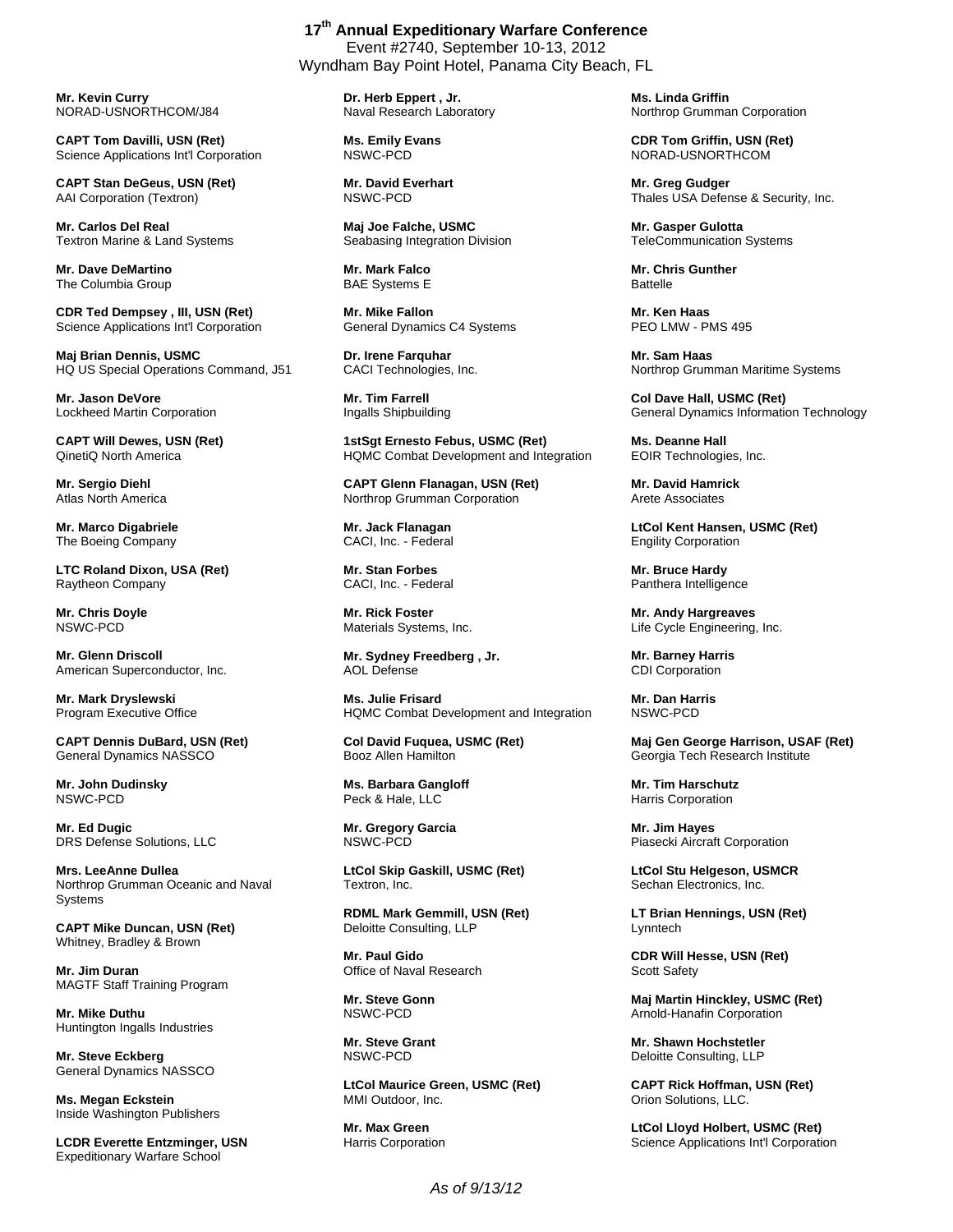**Mr. Eric Holmes**  Lockheed Martin Corporation

**RADM Chuck Horne , III, USN (Ret)**  Northrop Grumman Corporation

**Mr. Eric Horning**  Ultra Electronics Ocean Systems, Inc.

**SCPO Mark Hovis, USN (Ret)**  Raytheon Company

**Dr. Larry Howell**  BAE Systems Technology Solutions & Services

**Mr. Stephen Hoyer**  NSWC-PCD

**Mr. John Hutt**  NSWC

**Ms. Penny Hutt**  Applied Research Associates, Inc.

**CAPT Vernon Hutton, USN (Ret)**  Logistics Support Incorporated

**Col Scoop Jackson, USAF (Ret)**  Liquid Robotics, Inc.

**Mr. Kevin Jarvis**  Ingalls Shipbuilding

**MajGen Harry Jenkins , Jr., USMC (Ret)**  Soaring Eagle Consulting, LLC

**Mr. David Jennings**  NSWC-PCD

**Mr. Jim Jeroski**  NSWC-PCD

**Mr. Vito Jimenez**  Northrop Grumman Aerospace Systems

**Ms. Cassandra Johnson**  CACI Technologies, Inc.

**LtCol Max Johnson, USMC (Ret)**  Science Applications Int'l Corporation

**Mr. Wendell Jones**  BAE Systems Ordnance Systems

**Mr. Tyson Kackley**  NSWC-PCD

**Mr. John Kady**  NSWC-PCD

**CDR Jim Kasler, USN (Ret)**  IAP Worldwide Services, Inc

**Mr. Robert Kavetsky**  Energetics Technology Center

**LtCol Darien Kearns, USMC (Ret)**  BAE Systems

**Mr. John Kelly**  Booz Allen Hamilton

**LCDR Patrick Kelly, USN**  OPNAV

Event #2740, September 10-13, 2012 Wyndham Bay Point Hotel, Panama City Beach, FL

**17th Annual Expeditionary Warfare Conference** 

**Col Scott Kerchner, USMC (Ret)**  Power Ten, Inc.

**Mr. Bill Key**  William Key Technical Group, LLC

**CPO Kevin King, USN (Ret)**  PURVIS Systems, Inc.

**Col Larry King , Jr., USMC (Ret)**  J.L. Marshall & Associates, Inc.

**SCPO Paul King, USN (Ret)**  Advanced Acoustic Concepts

**Ms. Danielle Kinkade**  NSWC

**Mr. Kirk Kirkpatrick**  Lockheed Martin Corporation

**Mr. John Klose**  NSWC-PCD

**Mr. Keith Knight**  Marport, Inc.

**Mr. Kevin Knowles**  Northrop Grumman Aerospace Systems

**Mr. Mark Kohler**  G4 Synergetics

**Mr. John Kooienga**  Ingalls Shipbuilding

**CAPT Keith Koon, USN (Ret)**  General Dynamics Information Technology

**Mr. Jim Krebs**  NSWC-PCD

**Mr. Dan Kucik**  NSWC-PCD

**Mr. Bernard Kulp , Jr.**  Advanced Acoustic Concepts

**Mr. Dave Kunzman**  Booz Allen Hamilton

**CAPT John Kusters, USN (Ret)**  Applied Physical Sciences Corp.

**Mr. John Lademan**  Northrop Grumman Electronic Systems

**Mr. Jerrod Lambert**  NSWC

**Mr. Bill Laz**  Huntington Ingalls Industries

**Ms. Denyse Le Fever**  Allen Vanguard Corporation

**Mr. Geoff Lebans**  Rolls-Royce North America

**CAPT Rand LeBouvier, USN (Ret)**  Bluefin Robotics Corporation

**Ms. Heidi Lecklinter-Halvorson**  NSWC-PCD

**CAPT Ken Levins, USN (Ret)**  Thor Solutions, LLC

**Ms. Carey Lewis TEKsystems** 

**Mr. Carlos Lewis**  TSI

**CDR Jack Lewis, USN (Ret)**  ARINC, Inc.

**Col Ignatius Liberto, USMCR**  The Boeing Company

**Dr. Bin Lim**  New Mexico Tech/EMRTC

**Col Brad Lindberg, USMC (Ret)**  BAE Systems

**Mr. Ross Lindman**  The Columbia Group

**Mr. Bill Lingsch**  Liquid Robotics, Inc.

**Mr. Rob Lisle**  Huntington Ingalls Industries

**Mr. Charlie Littleton**  Life Cycle Engineering, Inc.

**CAPT Douglas Lloyd, USN (Ret)**  HQDA

**Dr. Jack Lloyd , Jr.**  NSWC-PCD

**Dr. Joe Lopes**  NSWC

**Mr. John Lovasz**  Rolls-Royce North America

**Mr. Manny Lovgren**  General Dynamics Information Technology

**Ms. Beth Lustgarten**  iXBLue, Inc.

**Col Mark Mahaffey, USMC (Ret)**  Lockheed Martin Missiles and Fire Control

**Maj Patrick Manson, USMC**  Marine Corps Combat Development Command

**Ms. Barbara Mathews**  Northrop Grumman Electronic Systems

**Mr. Ben Mathews**  Lockheed Martin Corporation

**Mr. Ed Matson**  iRobot Corporation

**Mr. Cameron Matthews**  NSWC-PCD

**Mr. Tony Matthews**  ITT Exelis

**Mr. Dewey Mauldin**  The Boeing Company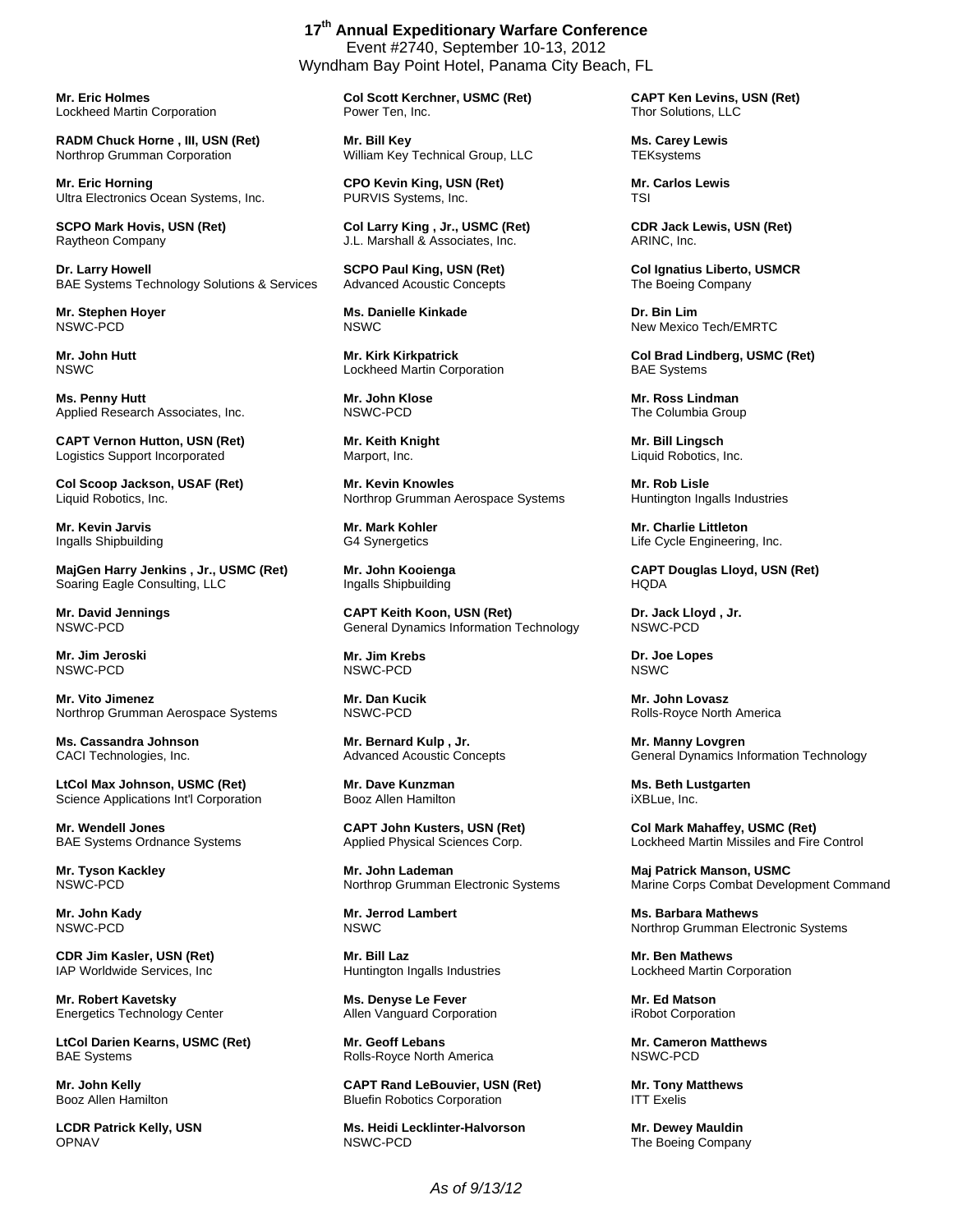**CAPT Jim McCoy, USN (Ret)**  BAE Systems

**Mr. Charlie McCullough**  BAE Systems

**Mr. Ken McDaniel**  U.S. Coast Guard Headquarters

**LtCol Dan McGee, USMC (Ret)**  Sanmina-SCI Corporation

**Mr. Terry McKearney**  The Ranger Group

**RDML Jim McManamon, USN**  General Dynamics Information Technology

**Ms. Andrea McMillan**  NSWC-PCD

**Ms. Nisa Mehta**  Lockheed Martin Corporation

**Mr. Mike Melo**  ITA International, LLC

**Mr. Jeff Mercer**  Arete Associates

**CAPT Terry Miller, USN (Ret)**  Liquid Robotics, Inc.

**Col John Mitchell , Jr., USMC (Ret)**  Alion Science and Technology

**Mr. Greg Moeller** 

**Mr. Rob Monroe**  Power Ten, Inc.

**Mr. David Moon**  Weatherhaven Resources, Inc.

**CAPT Chris Moore, USN (Ret)**  General Dynamics Information Technology

**LtCol John Moore, USMC**  CIED Officer

**Mr. Stephen Morris**  NSWC-PCD

**Mr. Andrew Moss**  Sechan Electronics, Inc.

**Mr. Christopher Motlenski**  TeleCommunication Systems

**Mr. Michael Mulligan**  Battelle

**Ms. Marianne Murphy**  QinetiQ North America

**Mr. Dave Mutzabaugh**  Thundercat Technology

**Mr. Tim Naple , Sr.**  ViaSat, Inc.

**Ms. Jennifer Navarro**  General Dynamics Corporation

**17th Annual Expeditionary Warfare Conference**  Event #2740, September 10-13, 2012 Wyndham Bay Point Hotel, Panama City Beach, FL

> **Lt Col Rob Needham, USAF (Ret)**  HESCO Bastion, Inc.

**Mr. Hah Ping Ng**  Defence Science

**CAPT Jeff Nicholas, USN (Ret)**  FLIR Systems, Inc.

**Mr. Bruce Nolte**  NSWC-PCD

**Mr. Douglas Notestine**  Royal Oak Industries

**CAPT Terry O'Brien, USN (Ret)**  Huntington Ingalls Industries

**SgtMaj Neil O'Connell , Jr., USMC (Ret) SAAB** 

**Mr. Bob Olsen**  Advanced Acoustic Concepts

**Mr. Rene Osias**  L-3 Klein Associates, Inc.

**Mr. Jason Pappafotis**  Energetics Technology Center

**CAPT Phil Pardue, USN (Ret)**  The Johns Hopkins University/Applied Physics Lab

**Mr. Dan Parsons**  National Defense Magazine

**CDR Ken Pascal, USN (Ret)**  Office of Naval Research

**Mrs. Kathleen Paul**  NSWC-PCD

**Mr. Troy Peaden TEKsystems** 

**RADM John Pearson, USN (Ret)**  Prometheus, Inc.

**Mr. Wade Pennington**  NSWC

**Mr. John Perry**  BAE Systems

**Maj Steven Perry, USMC (Ret)**  Engility Corporation

**Mr. Barry Peterson**  Raytheon Company

**Maj John Peterson, USMC**  Expeditionary Warfare School

**Mr. John Pipkin**  NSWC-PCD

**LtGen Chuck Pitman, USMC (Ret)**  Elbit Systems of America, LLC.

**Mr. Mike Plackett**  HQMC Combat Development and Integration

**Mr. Mike Plitman**  Science Applications Int'l Corporation

*As of 9/13/12* 

**CAPT Doug Prince, USN (Ret)**  Lockheed Martin Corporation

**LtCol Frank Pugh , Jr., USMC (Ret)**  BAE Systems

**Col Tom Qualls, USMC (Ret)**  Lockheed Martin GTL

**Mr. Guy Railey**  The Boeing Company

**Mr. Shaun Ray**  FLIR Systems, Inc.

**Col Dave Reeves, USMC (Ret)**  Alion Science and Technology

**Col Shawn Reinwald, USMC (Ret)**  Cypress International, Inc.

**Mr. Romano Ricci**  RWM Italia SpA

**CAPT Bob Riehl, USN (Ret)**  Technical Systems Integration, Inc.

**LtCol Joe Rizzo, USMC (Ret)**  Whitney, Bradley & Brown

**Col Steve Robb, USMC (Ret)**  Calhoun International

**Maj Rob Roberson , II, USMC (Ret)**  Innovative Reasoning, LLC

**Mr. John Robertson**  Life Cycle Engineering, Inc.

**Mr. Ray Robichaud , Jr.**  Northrop Grumman Electronic Systems

**LTJG Dave Robinson, USN**  OPNAV N957 Expeditionary Combat

**LtCol Gil Robinson, USMC (Ret)**  G Robinson & Associates, LLC

**Mr. Max Rothman**  EADS North America

**Mr. Reid Rousselot**  Potomac Fusion, Inc.

**Mr. David Rubin**  General Dynamics Information Technology

**Mr. Rudy Rudolph**  MBDA, Inc.

**LtCol Ron Ruescher, USMC (Ret)**  Whitney, Bradley & Brown

**CAPT Robin Russell, USN (Ret)**  BecTech

**RADM Paul Ryan, USN (Ret)**  Whitney, Bradley & Brown

**LtCol Larry Ryder, USMC (Ret)**  General Dynamics Advanced Information **Systems** 

**Col George Sanchez, USMC (Ret)**  General Dynamics Corporation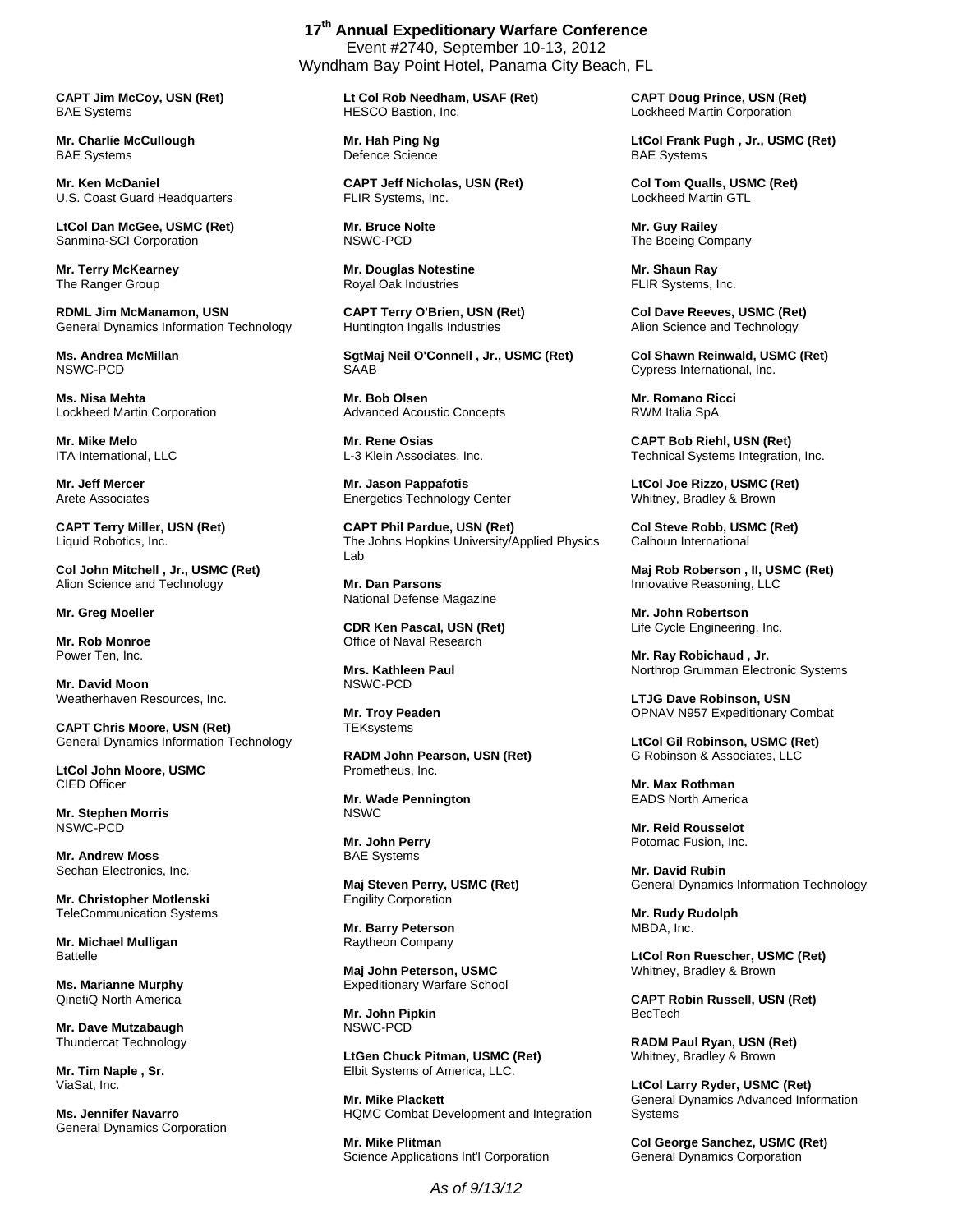**CAPT Ken Sault, USN (Ret)**  General Dynamics Advanced Information Systems

**Mr. Tom Schiller**  Expeditionary Warfare

**Mr. Jerry Schmidt**  Materials Systems, Inc.

**Mr. Anton Schmieman**  Austal USA

**Mr. Brian Schneider**  Deloitte Consulting, LLP

**Ms. Sheila Schnoering**  NSWC-PCD

**Mr. Mike Schoep**  Booz Allen Hamilton

**Col Bill Schopfel, USMC (Ret)**  Office of Naval Research

**Mr. Terry Schwieger**  Alion Science and Technology

**Mr. Ren Scott**  HDT Global

**Mr. Steve Segrest**  The Columbia Group

**Col Kei Sekiguchi, USMC**  Marine Corps Combat Development Command

**Mr. Chris Sermarini**  NSWC-PCD

**Mr. Fabio Sgarzi**  RWM Italia SpA

**LtCol Jack Sharkey, USMC**  U.S. Pacific Fleet

**Mr. Scott Shiffert**  HP

**Ms. Ann Marie Shover**  NSWC-PCD

**CAPT Don Shunkwiler, USN (Ret)**  Booz Allen Hamilton

**Mr. Greg Simmons**  NSWC-PCD

**Mr. Dan Simons**  Office of Naval Research

**Mr. Dave Sliwa**  Insitu, Inc.

**Mr. Shane Slusser**  NSWC

**Mr. Bob Smarrelli**  3 Phoenix, Inc.

**Mr. Dave Smith NSWC** 

**Mr. Jack Smith**  Naval Undersea Warfare Center

**17th Annual Expeditionary Warfare Conference**  Event #2740, September 10-13, 2012 Wyndham Bay Point Hotel, Panama City Beach, FL

> **Mr. Steve Smith**  Fairbanks Morse Engine

**Mr. Charlie Snyder**  Booz Allen Hamilton

**Mr. Mark Somers , Sr.**  Lockheed Martin Corporation

**Maj John Somich, USMC (Ret)**  American Rheinmetall Munitions, Inc.

**CAPT Joe Spata, USN (Ret)**  Federal Business Group, Inc.

**Mr. Brian Spradlin**  Oceaneering International, Inc.

**Mr. Pat Spring**  NSWC-PCD

**Mr. Russ Stahlak**  Raytheon Company

**CDR John Stalnaker, USN (Ret)**  Raytheon Company

**LtCol Lee Stearns , Jr., USMC (Ret)**  Alion Science and Technology

**Dr. Dan Sternlicht**  NSWC-PCD

**Mr. Edwin Stewart**  NSWC-PCD

**LtCol Jay Storms, USMC (Ret)**  Smartronix, Inc.

**Mr. Quinn Straub**  NSWC

**Dr. Knut Streitlien**  QinetiQ North America

**Mr. Kenneth Struve**  NSWC-PCD

**Mr. Kevin Sullivan**  American Rheinmetall Munitions, Inc.

**Ms. Lisa Sutton**  NSWC-PCD

**Dr. Tom Swean , Jr.**  Office of Naval Research

**Mr. John Szeglin**  Peck & Hale, LLC

**Mr. Nick Szulczewsk NSWC** 

**CAPT Shawn Tallant, USN (Ret)**  Gibbs & Cox

**Ms. Pam Tancredi**  The Columbia Group

**Mr. Sam Taylor**  NSWC

**Mr. Stuart Taylor**  Allen Vanguard Corporation **Mr. Bob Teer , Jr.**  NSWC-PCD

**CAPT Rich Thayer, USN (Ret)**  ITT Exelis

**MCPO Terrence Thomas, USN**  Navy Expeditionary Combat Command

**Mr. Buck Thompson**  NSWC

**Col Dave Thompson, USMC**  Naval Sea Systems Command

**Mr. Matt Thompson**  Engility Corporation

**Mr. Michael Thompson**  NSWC-PCD

**Mr. Steve Thon**  Northrop Grumman Information Systems

**Ms. Lisa Tindell**  NSWC-PCD

**Mr. Shane Todd**  Rolls-Royce

**Dr. Douglas Todoroff**  U.S. Naval Research Laboratory

**Mr. Steven Tomaszewski**  Advanced Acoustic Concepts

**Maj Bill Treuting, USMC (Ret)**  FLIR Systems, Inc.

**Mr. Dan Tubbs**  The Boeing Company

**Ms. Lisa Tubridy**  NSWC-PCD

**Col Craig Tucker, USMC (Ret)**  Innovative Reasoning, LLC

**Ms. Kimberly Tuttle**  NSWC-PCD

**Mr. Mike Tuttle**  Harris Corporation

**Mr. Tom Twomey**  Northrop Grumman Corporation

**LtCol Elizabeth Updegrove, USMC (Ret)**  Seabasing Integration Division

**Mr. Rick Vallario , Sr.**  Lockheed Martin Missiles and Fire Control

**LtCol Dario Valli, USMC (Ret)**  ITT Exelis **Mr. Jose Velez**  NSWC-PCD

**Mr. Dave Vickers**  NSWC-PCD

**LTC Yuda Wada**  Japanese Ministry of Defense